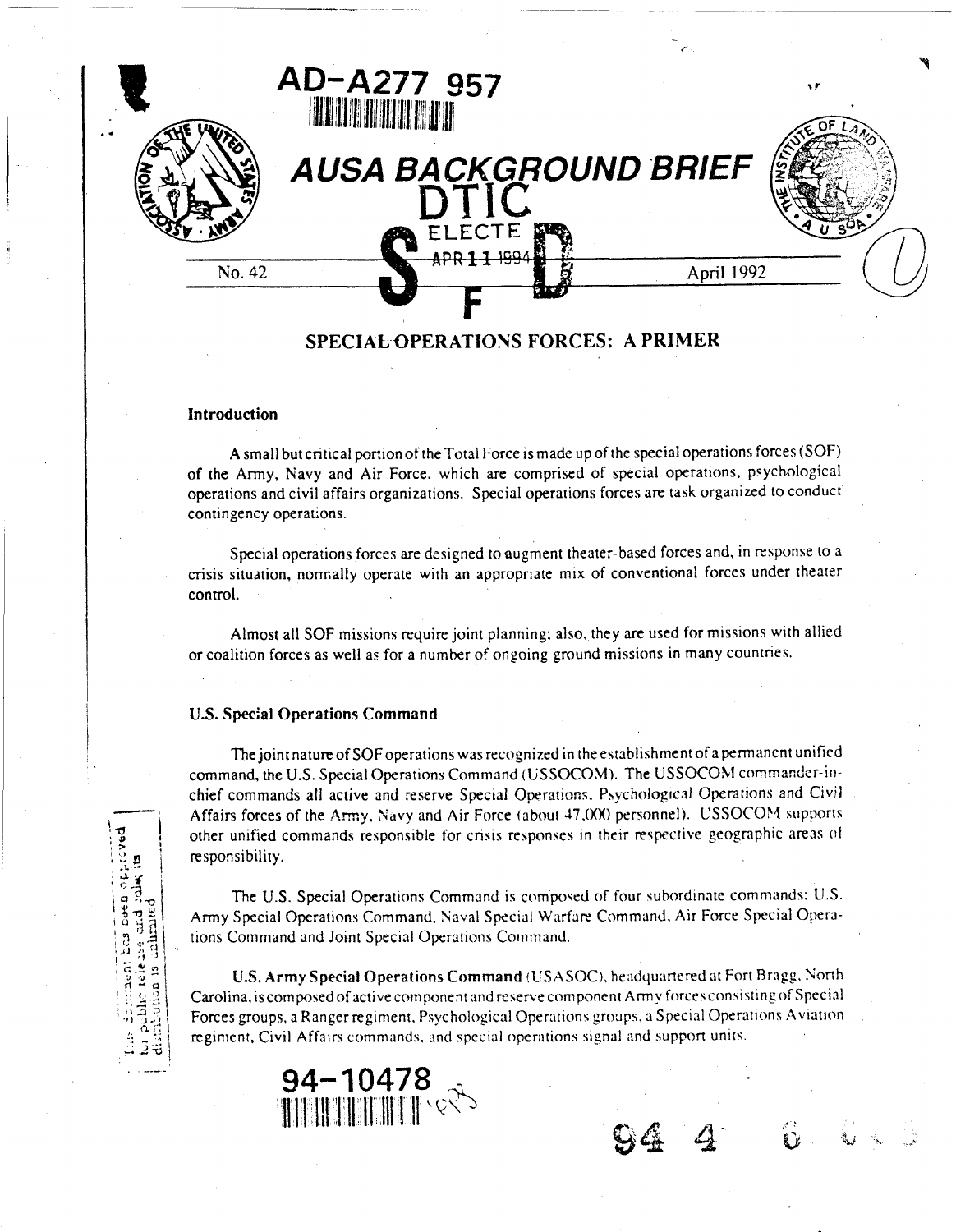**Naval Special Warfare Command** (NAVSOC), headquartered at Coronado, California, consists of two Naval Special Warfare groups, each composed of SEAL (Sea-Air-Land) teams, SEAL delivery vehicle teams and special boat units.

**Air Force Special Operations Command** (AFSOC), headquartered at Hurlbun Field, Florida, is made up of special tactics groups and squadrons which provide fixed- and rotary-wing airlift, air fire support and a long range, night, low-level troop movement capability.

**Joint Special Operations Command** (JSOC), headquartered at FOR Bragg, North Carolina, is a joint headquarters designed to study the special requirements and techniques of all services to ensure standardizaticn.



**Fig. 1** - **US. Special Operations Command** 

**Missions** assigned to USSOCOM are to:

٠,

- prepare assigned forces to carry out special operations. psychological operations and civil affairs missions as required and, if directed by the President or Secretary of Defense, to plan for and conduct special operations;
- develop doctrine. tactics. techniques and procedures for SOF:
- conduct specialized courses of instruction for all special operations forces;
- train assigned forces and ensure interoperability of equipment and forces;
- monitor the preparedness of special opcrntions forces assigned to othcr unified commands:
- develop and acquire unique special operations forces equipment, materiel, supplies and services:
- $\bullet$  consolidate and submit program and budget proposals for Major Force Program 11;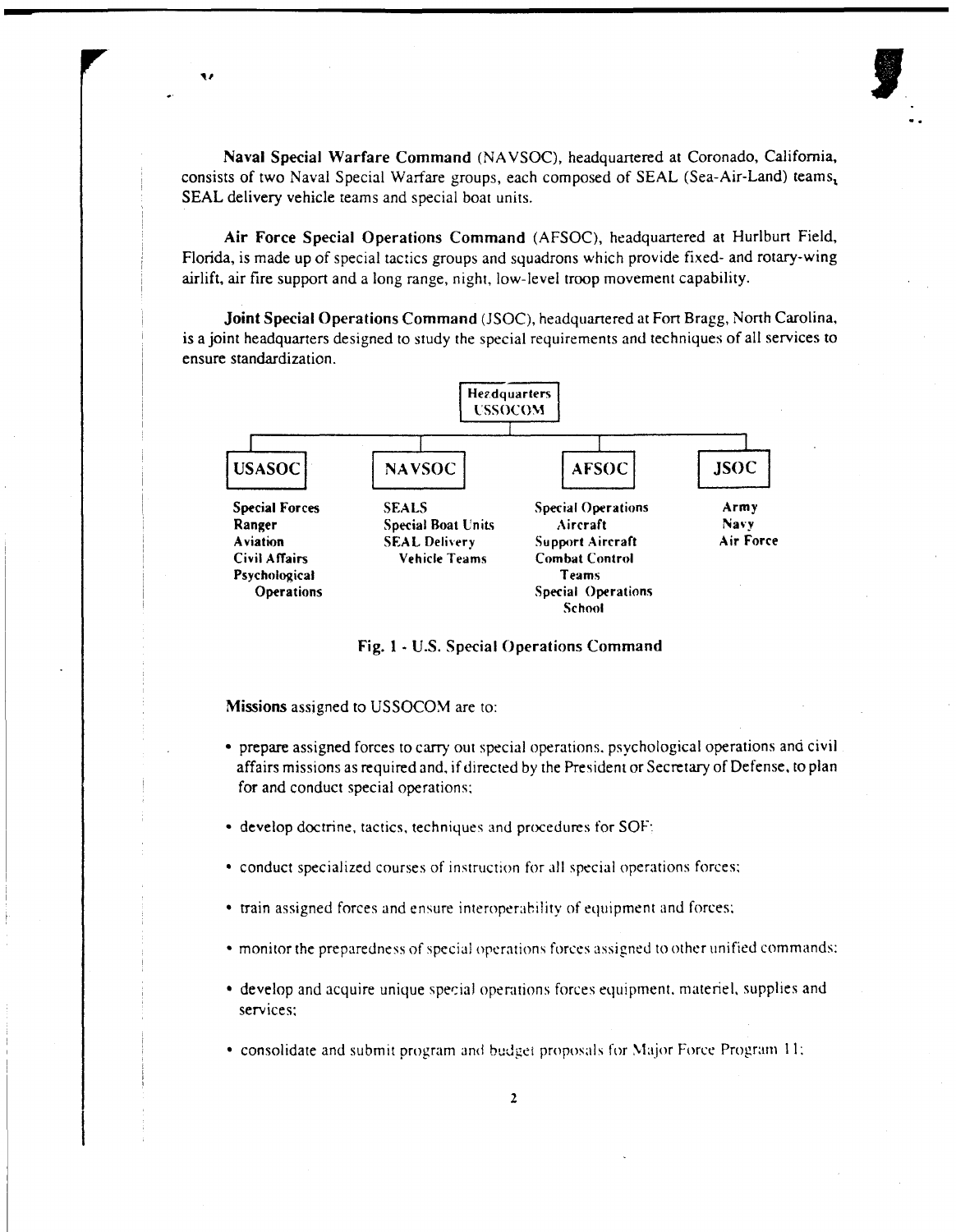monitor the promotions, assignments, retention, training and professional development of all special operations forces personnel.

To carry out these broad missions on a day-to-day basis. more than 2,000 personnel of USSOCOM are employed in more than 20countnes around the world; they provide training, advice and nation-building assistance. Additionally, SOF will support conventional theater forces in power projection andsea control missions. Some SOFoperational missions include special reconnaissance, counterterrorism and unconventional warfare, as well as psychological operations and civil affairs activities. SOF may also be employed for direct action when required and to aid in foreign internal defense (interagency activity with the objective of assisting friendly nations in responding to subversion, illicit drugs, lawlessness and insurgency) upon request.

### **U.S. Army Special Operations**

The U.S. Army Special Operations Command (USASOC) was established at Fort Bragg. North Carolina, on December 1, 1989. to enhance the readiness of Army SOF. USASOC commands both active Army and U.S. Army Reserve SOF. It provides oversight of Army National Guard SOF readiness, organization, training and employment in coordination with the National Guard Bureau and state adjutants general. As the Army component of USSOCOM, USASOC provides trained and ready SOF composed of Special Forces, Ranger, Special Operations Aviation, Psychological Operations and Civil Affairs units, as well as signal and support units. These are assigned and employed as directed.



I

### **Fig. 2 - U.S. Army Special Operations Command**

**Special Forces** plan, prepare for and, when directed, deploy to conduct unconventional **P** call warfare, foreign internal defense missions, special reconnaissance and direct actions. Units train continually to conduct unconventional warfare in any of its forms --- guerrilla warfare, evasion and<br>DISTRIBUTION STATEMENT A, PER TELECON<br>COLONEL J. BLONDELL<br>COLONEL J. BLONDELL

AUSA/INSTITUTE OF LAND WARFARE DISTRIBUTION STATEMENT A, PER LELECON<br>COLONEL J. BLUNDELL<br>AUSA/INSTITUTE OF LAND WARFARE 2425 WILSON BLVD<br>ARLINGTON, VA 22201 - CG 4/11/94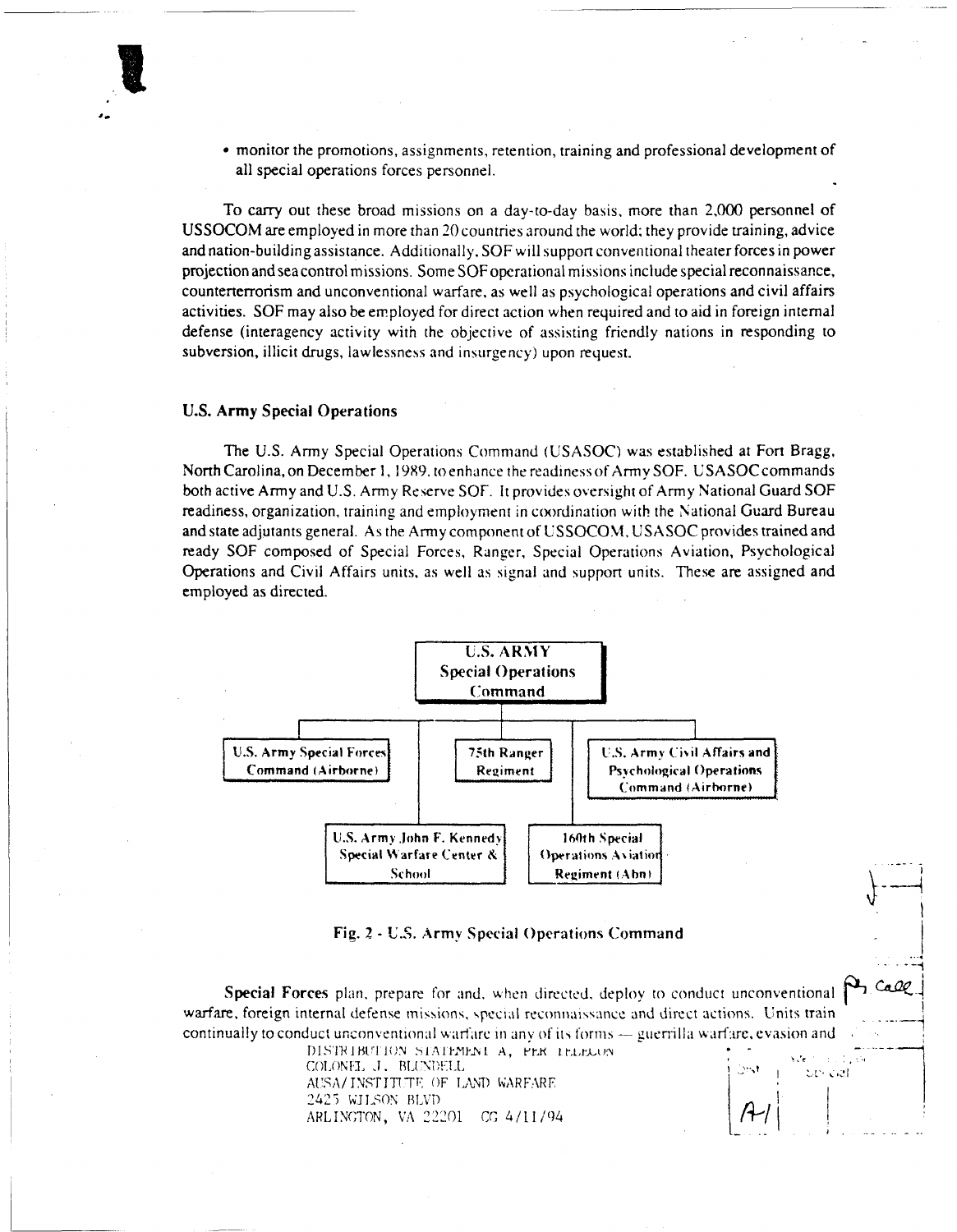escape, subversion, and sabotage. Approximately 1,400 soldiers are assigned to a typical Special Forces group; the operating level is the 12-man "A-team" (all expert or cross-trained in weapons, engineering, communications, medical aid, and operations and intelligence). The John F. Kennedy Special Warfare Center and School conducts SOF training and serves as the USASOC proponent and doctrine arm.

**Rangers** are the masters of special light infantry operations. Missions include attacks to temporarily seize and secure key objectives and other light infantry operations requiring unique capabilities. Like their Special Forces counterparts, Rangers can infiltrate an area by land, by sea or by air.

**Special operations aviation** provides capabilities for inserting, resupplying, extracting and search and rescue of U.S. and allied SOF personnel. These anits can also provide forward air control and close air support. They are prepared to support SOF on a worldwide basis.

**Psychological operations** are aimed at demoralizing the enemy by causing dissension and unrest among military units while at the same time convincing the local population to support American mops. Units disseminate propaganda messages in the form of leaflets, posters, broadcasts and audiovisual tapes; each unit has its own intelligence and audiovisual specialists.

**Civil affairs** units are designed to assist commanders in discharging their responsibilities toward the civilian population, to provide liaison with civilian government agencies and to prevent civilian interference with tactical operations.

**Signal and direct support** to SOF are provided by units specitically organized for this purpose. **A** signal battalion provides communications links and service between the command, joint controlling agencies or commands and **U.S.** Army special operations commands in the theater of operations. **A** support battalion enhances USASOC medical, supply and wansportation capabilities.

## **USASOC Operations**

Army SOF activities have been conducted for such purposes as foreign internal defense, nation assistance, direct action raids and assaults, reconnaissance, anned penetration, unconventional warfare, psychological operations and civil affairs.

During the 1991 Gulf War, the Army SOF coalition warfare mission was open-ended  $-$  to conduct liaison and foreign internal defense operations with Royal Saudi Land Forces. Their mission was to conduct defensive training, including air-to-ground close-air support and indirect artillery fire support.

Army Special Forces were assigned to conduct special reconnaissance and early warning along the Saudi Arabia-Kuwait border. During the day, they conducted U.S. vehicle patrols, reconnaissance and training. Night patrols, conducted with the Saudis, helped to find line crossers and refugees, while providing early warning of an enemy attack.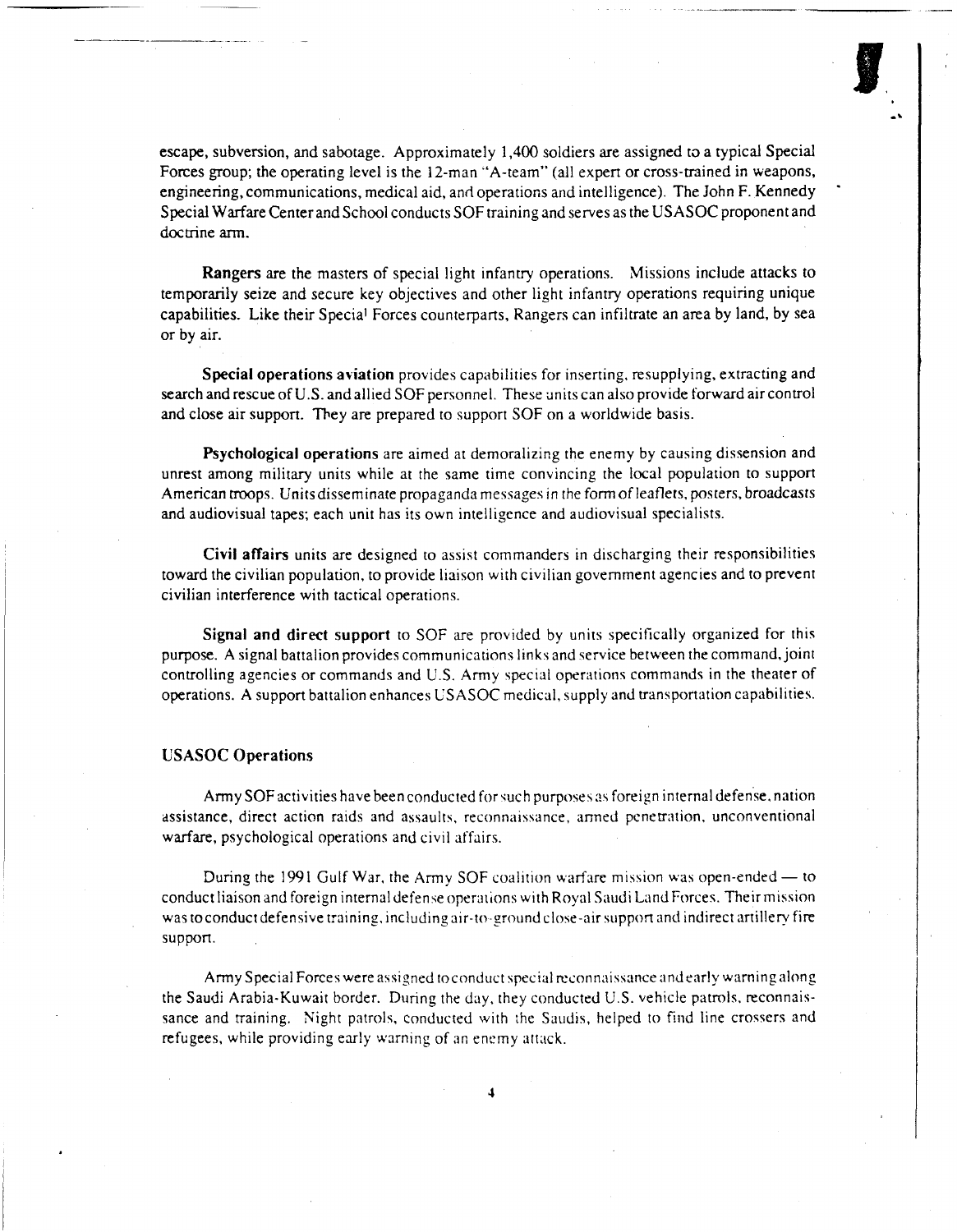Special Forces teams worked with the Pan-Arab forces (from Egypt, Syria, Oman, Morocco, Bahrain, United Arab Emirates and Qatar) and later assisted in reconstituting the Kuwaiti army. Upon completion of the allied buildup, some 106 liaison teams were assigned to the coalition forces. ' Special Forces personnel taught defensive nuclear, biological and chemical warfare methods and served as experts on staff planning, to include armored and mechanized warfare.

Another valuable mission performed by SOF was special reconnaissance. Special Forces teams, supported by Air Force and Army SOFaviation, executed missions deep inside Iraqi temtory in support of the conventional ground forces. The teams observedand verified the movement of Iraqi feams, supported by Air Force and Army SOF aviation, executed missions deep inside Iraqi territory<br>in support of the conventional ground forces. The teams observed and verified the movement of Iraqi<br>forces along major road in densely populated areas where SOF teams had a high risk of compromise. Some missions were compromised and required emergency exfiltration: other SOF teams remained concealed until linkup with U.S. forces.

Operation Desert Shield was repres,entative of U.S. efforts to resolve a crisis at an acceptable level of force. Working with **U.S.** and allied information agencies, psychological operations specialists supponed political and economic effons to persuade the lraqi leadership to withdraw from Kuwait. They alsoserved tocounter Iraqi propaganda and provided information to regional military personnel and civilians.

In order to terminate hostilities and minimize casualties during Operation Desert Storm, leaflets were dropped on the enemy. The leaflets described the hopelessness of the Iraqi soldiers' plight and gave directions on how to surrender. Battle areas also included many civilians who were the target audience of information campaigns intended to help them avoid becoming casualties.

During and after the battle. linguists helped control military prisoners and civilian refugees, speaking over loudspeakers and face-to-face. Civil affairs personnel met with local leaders to organize and return displaced persons, restore order and develop an infrastructure to expedite recovery.

When the plight of the Kurdish refugees of northern Iraq compelled the international community to provide relief, they were assisted during Operation Provide Comfort by Special Forces, psychological operations and civil affairs >pecialists. arid both Air Force and **Army** SOF aviation. SOF teams assisted in immediate distribution of food and medicine, and helped local leaders establish control of the refugee population.

## **Oversight of Special Operations Forces**

Oversight has been significantly strengthened in recent years. The establishment of an Assistant Secretary of Defense for Special Operations and Low Intensity Conflict (ASD/SOLIC) and Commander-in-Chief, U.S. Special Operations Command (USCINCSOC) provides senior civilian and military oversight of special operations and forces. It ensures that appropriate special operations options are considered in meeting national security requirements. Policy affecting special operations is reviewed by the ASD/SOLIC and operational considerations are reviewed by the Joint Staff and USSOCOM.

 $\ddot{\phantom{0}}$